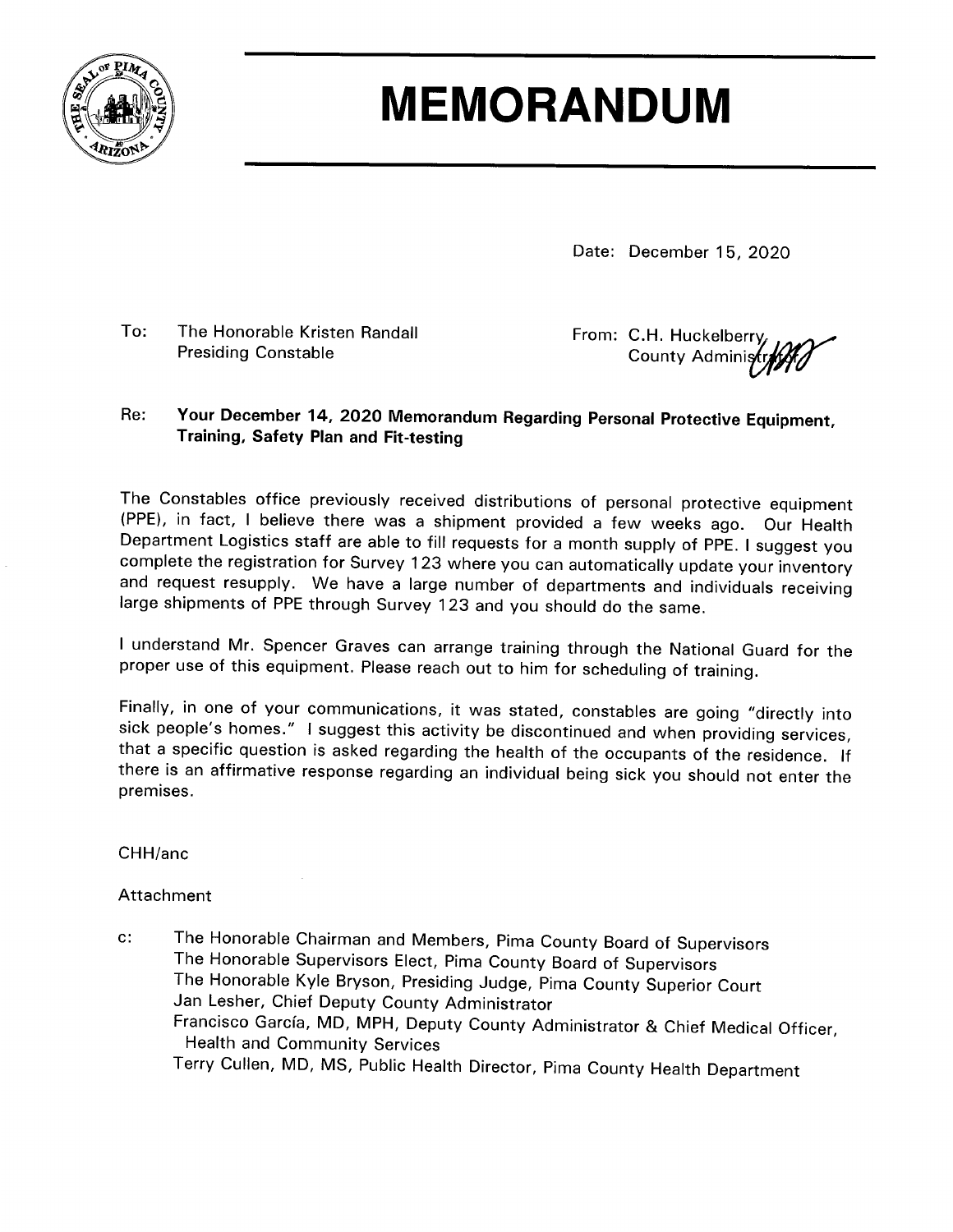

PIMA COUNTY CONSTABLES 240 N. STONE AVENUE, LOWER LEVEL **TUCSON, AZ 85701**  $(520)$  724-5442 [520] 724-5445 FAX

Date: December 14, 2020

To: Chuck Huckelberry, County Administrator Dr. Francisco Garcia, Deputy County Administrator Spencer Graves EOC Logistics

### Re: **Constables Office PPE, training, safety plan and fit-testing**

Thank you for sending the link for Survey123. My concern is less about procuring PPE and more about not knowing what we need, not having a safety plan/protocol and not having fit-tested masks.

I am requesting:

- A consultation for a protocol to limit transmission to a constable, from a constable and between households (we conduct 5-15 evictions per day, as well as other lower risk contacts), specifically addressing the nature of the multiple close contacts a constable has with sick people in indoor spaces
- Appropriate PPE that meets the protocols outlined by a medical professional as requested above
- Training to use the PPE, including donning and doffing safely
- Fit-testing N95 masks for each constable

We expect evictions to sharply increase in January while coronavirus cases are still elevated, and want to ensure we can fulfill our function in a way that is not a danger to the community or to ourselves.

Thank you,

Kristen Randall Presiding Constable, JP8